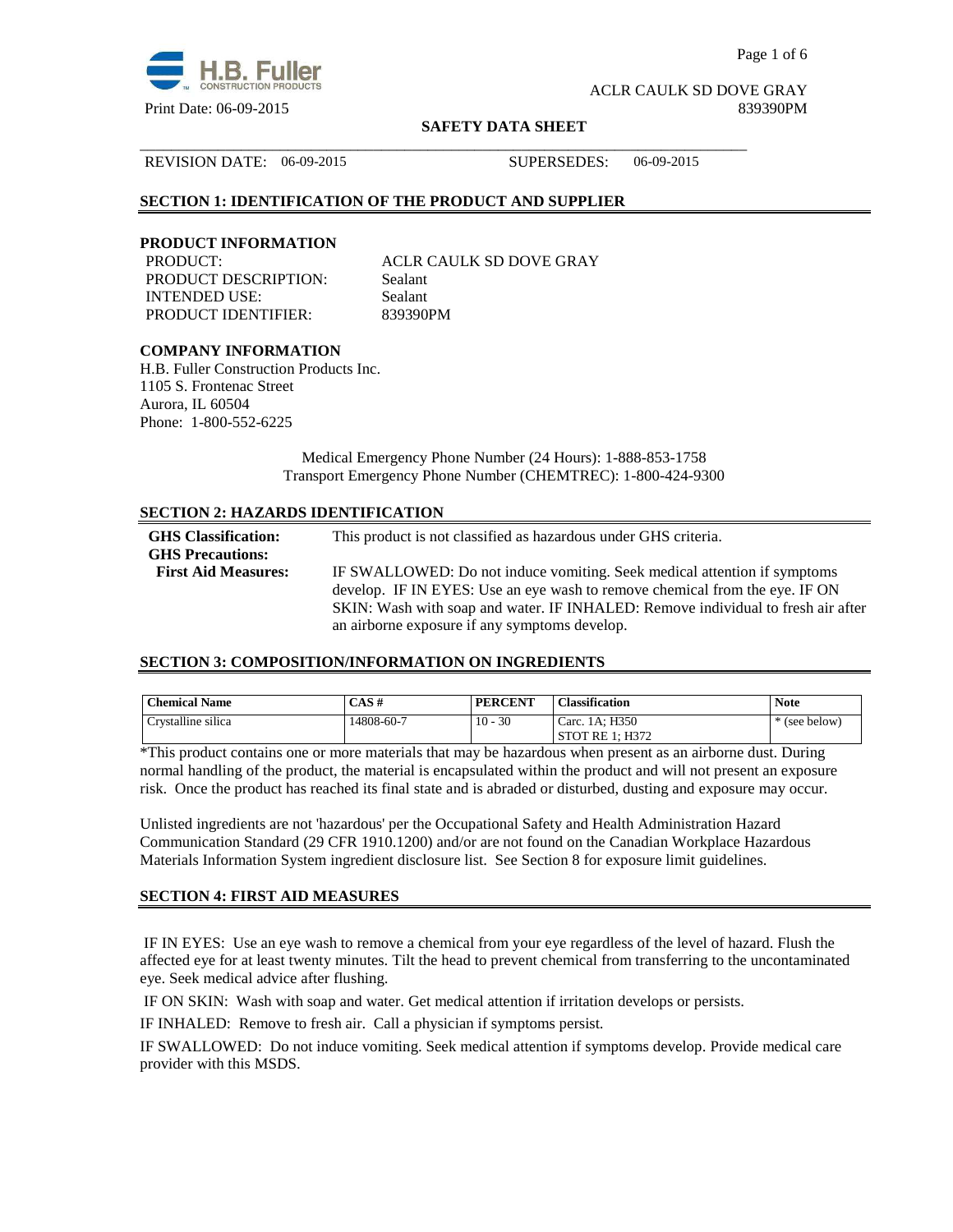

#### ACLR CAULK SD DOVE GRAY Print Date: 06-09-2015 839390PM

#### **SAFETY DATA SHEET**

\_\_\_\_\_\_\_\_\_\_\_\_\_\_\_\_\_\_\_\_\_\_\_\_\_\_\_\_\_\_\_\_\_\_\_\_\_\_\_\_\_\_\_\_\_\_\_\_\_\_\_\_\_\_\_\_\_\_\_\_\_\_\_\_\_\_\_\_\_\_\_\_\_\_\_\_\_\_

## **SECTION 5: FIRE FIGHTING MEASURES**

| EXTINGUISHING MEDIA:                          | Use water spray, foam, dry chemical or carbon dioxide.          |  |  |
|-----------------------------------------------|-----------------------------------------------------------------|--|--|
| UNUSUAL FIRE AND EXPLOSION HAZARDS:           | There is a possibility of pressure buildup in closed containers |  |  |
|                                               | when heated. Water spray may be used to cool the containers.    |  |  |
| SPECIAL FIRE FIGHTING INSTRUCTIONS:           | Persons exposed to products of combustion should wear self-     |  |  |
|                                               | contained breathing apparatus and full protective equipment.    |  |  |
| <b>HAZARDOUS COMBUSTION PRODUCTS:</b>         | Carbon dioxide, Carbon monoxide                                 |  |  |
|                                               |                                                                 |  |  |
| <b>SECTION 6: ACCIDENTAL RELEASE MEASURES</b> |                                                                 |  |  |

| <b>SPECIAL PROTECTION:</b>   | No adverse health effects expected from the clean-up of spilled material.<br>Follow personal protective equipment recommendations found in<br>Section 8 of this MSDS.  |
|------------------------------|------------------------------------------------------------------------------------------------------------------------------------------------------------------------|
| <b>METHODS FOR CLEAN-UP:</b> | Avoid creating dusts. Cover material with absorbent and moisten and<br>collect for disposal.                                                                           |
|                              | Dike if necessary, contain spill with inert absorbent and transfer to<br>containers for disposal. Keep spilled product out of sewers, watersheds,<br>or water systems. |

Transport Emergency Phone Number (CHEMTREC): 1-800-424-9300

## **SECTION 7: HANDLING AND STORAGE**

Handling: No special handling instructions due to toxicity. Avoid breathing material.

Storage: Store in a cool, dry place.Protect from freezing Consult the Technical Data Sheet for specific storage instructions.

#### **SECTION 8: EXPOSURE CONTROLS/PERSONAL PROTECTION**

## **EXPOSURE LIMITS:**

| <b>Chemical Name</b> | <b>Note</b>        | <b>ACGIH EXPOSURE LIMITS</b>            | <b>OSHA PEL</b>                                                                                                                                    |
|----------------------|--------------------|-----------------------------------------|----------------------------------------------------------------------------------------------------------------------------------------------------|
| Calcium carbonate    | $*$ (see<br>below) | No data available.                      | 15 mg/m3 TWA (total dust); 5 mg/m3 TWA<br>(respirable fraction)                                                                                    |
| Crystalline silica   | $*$ (see<br>below) | $0.025$ mg/m3 TWA (respirable fraction) | $((250)/(%SiO2 + 5)$ mppcf TWA<br>(respirable)); $((10)/(%SiO2 + 2)$ mg/m3<br>TWA (respirable)); $((30)/(%SiO2 + 2))$<br>$mg/m3$ TWA (total dust)) |

\*This product contains one or more materials that may be hazardous when present as an airborne dust. During normal handling of the product, the material is encapsulated within the product and will not present an exposure risk. Once the product has reached its final state and is abraded or disturbed, dusting and exposure may occur.

## **ENGINEERING CONTROL METHODS:**

| Use local exhaust ventilation or other engineering controls to                                       |  |
|------------------------------------------------------------------------------------------------------|--|
| minimize exposures.                                                                                  |  |
| Wear safety glasses when handling this product.                                                      |  |
| Not normally required. Wear chemically resistant gloves to prevent<br>prolonged or repeated contact. |  |
|                                                                                                      |  |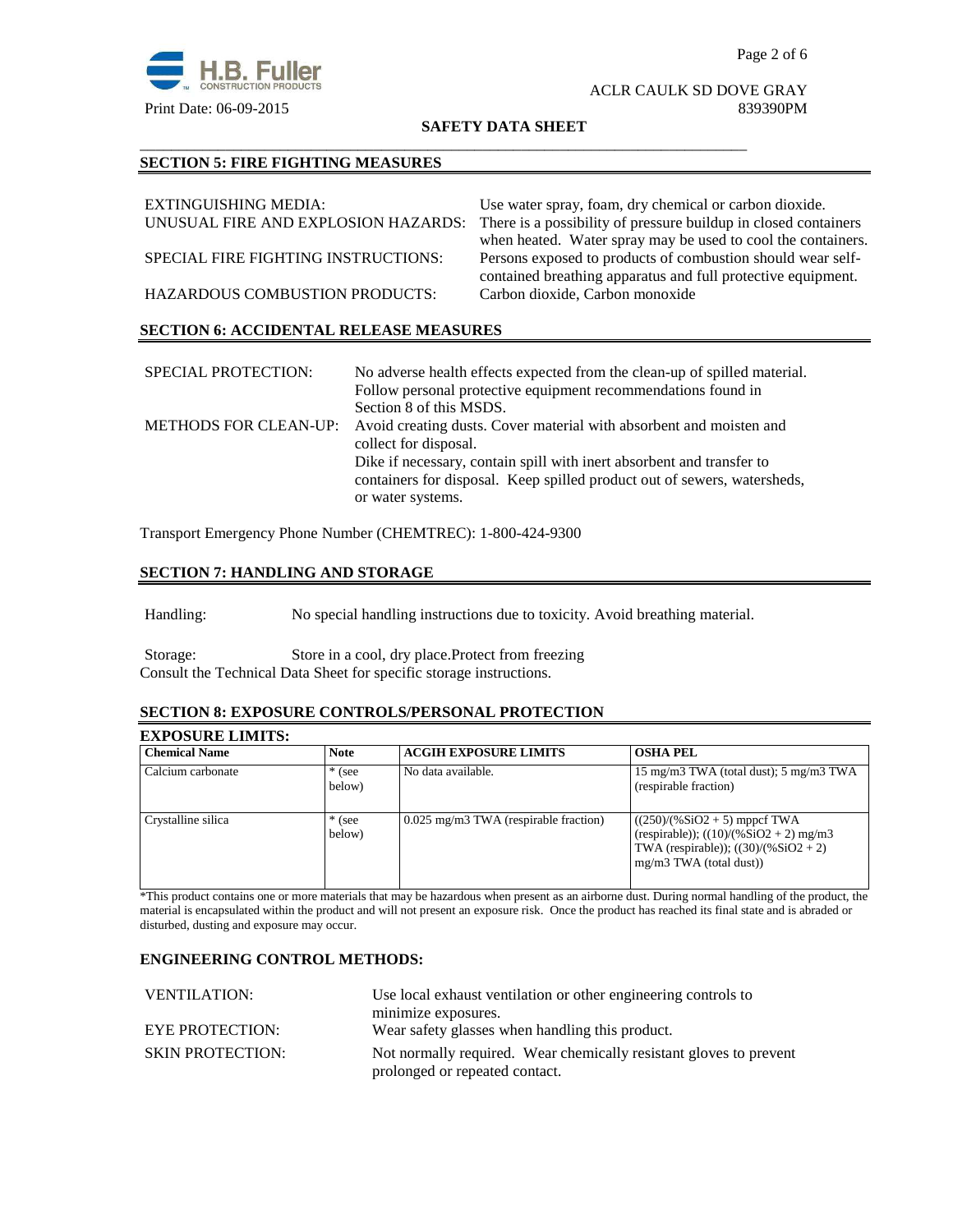Page 3 of 6



ACLR CAULK SD DOVE GRAY Print Date: 06-09-2015 839390PM

## **SAFETY DATA SHEET**

| GLOVES:                        | Not normally required. Use nitrile gloves if conditions warrant.                                                                                                                                                                                                                                                                                                                                    |
|--------------------------------|-----------------------------------------------------------------------------------------------------------------------------------------------------------------------------------------------------------------------------------------------------------------------------------------------------------------------------------------------------------------------------------------------------|
| <b>RESPIRATORY PROTECTION:</b> | Respiratory protection may be required to avoid over exposure when<br>handling this product. Use a respirator if general room ventilation is<br>not available or sufficient to eliminate symptoms. NIOSH approved<br>air purifying respirator with dust/mist filter.<br>Respirators should be selected by and used following requirements<br>found in OSHA's respirator standard (29 CFR 1910.134). |

## **SECTION 9: PHYSICAL AND CHEMICAL PROPERTIES**

| PHYSICAL STATE:                                | Semi-solid                   |
|------------------------------------------------|------------------------------|
| COLOR:                                         | Gray                         |
| ODOR:                                          | Neutral                      |
| <b>ODOR THRESHOLD:</b>                         | Not established              |
| pH:                                            | 7.4                          |
| FREEZING/MELTING POINT (deg. C):               | Not established              |
| BOILING POINT (deg. C):                        | Not established              |
| <b>FLASH POINT:</b>                            | Non flammable                |
| EVAPORATION RATE:                              | Not established              |
| FLAMMABILITY:                                  | Not a flammable solid or gas |
| UPPER EXPLOSIVE LIMIT (% in air):              | Not established              |
| LOWER EXPLOSIVE LIMIT (% in air):              | Not established              |
| VAPOR PRESSURE (mm Hg):                        | Not established              |
| <b>VAPOR DENSITY:</b>                          | Not established              |
| <b>WEIGHT PER GALLON (lbs.):</b>               | 13.25                        |
| <b>SPECIFIC GRAVITY:</b>                       | 1.590                        |
| <b>SOLUBILITY:</b>                             | Not established              |
| <b>OCTANOL/WATER COEFFICIENT:</b>              | Not established              |
| <b>AUTOIGNITION TEMPERATURE:</b>               | Not established              |
| DECOMPOSITION TEMPERATURE:                     | Not established              |
| VISCOSITY:                                     | No data available.           |
| SOLIDS (% by weight):                          | 81.2                         |
| VOC, weight percent                            | 0.60                         |
| VOC, U.S. EPA Method 24, less water and exempt | 12g/liter of material        |
| solvents (theoretically determined)            |                              |

## **SECTION 10: STABILITY AND REACTIVITY**

| STABILITY:                                                        | Stable under normal conditions. |
|-------------------------------------------------------------------|---------------------------------|
| CHEMICAL INCOMPATIBILITY:                                         | Not established                 |
| HAZARDOUS POLYMERIZATION:                                         | Will not occur.                 |
| HAZARDOUS DECOMPOSITION PRODUCTS: Carbon monoxide, carbon dioxide |                                 |

## **SECTION 11: TOXICOLOGICAL INFORMATION**

| <b>Component Toxicity / Toxicology Data:</b> |                           |  |  |
|----------------------------------------------|---------------------------|--|--|
| <b>COMPONENT NAME</b>                        | <b>LD50/LC50</b>          |  |  |
| Calcium carbonate                            | ORAL LD50 RAT 6,450 MG/KG |  |  |
| Crystalline silica                           | ORAL LD50 RAT 500 MG/KG   |  |  |
| Water                                        | ORAL LD50 RAT > 90 ML/KG  |  |  |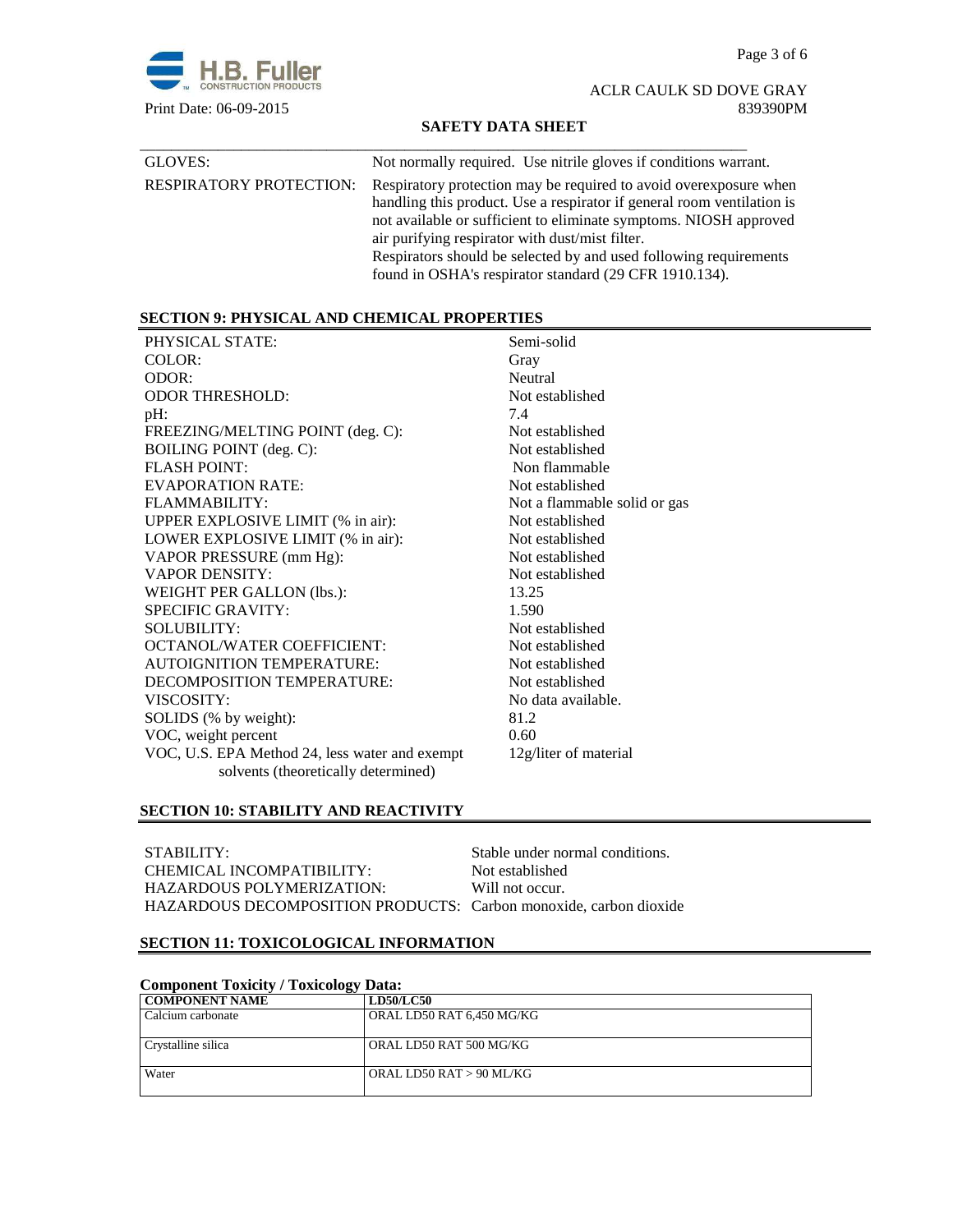

## ACLR CAULK SD DOVE GRAY Print Date: 06-09-2015 839390PM

## **SAFETY DATA SHEET**

## **This product is a mixture. Unless noted, the information below is based on components.**

\_\_\_\_\_\_\_\_\_\_\_\_\_\_\_\_\_\_\_\_\_\_\_\_\_\_\_\_\_\_\_\_\_\_\_\_\_\_\_\_\_\_\_\_\_\_\_\_\_\_\_\_\_\_\_\_\_\_\_\_\_\_\_\_\_\_\_\_\_\_\_\_\_\_\_\_\_\_

Skin corrosion / irritation: Can cause minor skin irritation, defatting, and dermatitis.

Serious eye damage / irritation :Can cause minor irritation, tearing and reddening.

Respiratory / skin sensitization: No data available.

Germ cell mutagenicity: No data available.

Carcinogenicity: Contains a material that may cause cancer.

Reproductive toxicity: No data available.

Specific target organ toxicity-single exposure:No data available.

Respiratory irritation / Narcotic effects: No data available.

Specific target organ toxicity-repeated exposure:No data available.

Target organs potentially affected by exposure: Lungs

Aspiration hazard: No data available.

Medical Conditions Aggravated by Exposure: Lung disease

## **SECTION 12: ECOLOGICAL INFORMATION**

OVERVIEW: No ecological information available for this product. MOBILITY: No data available. PERSISTENCE: No data available. BIOACCUMULATION: No data available.

**This product has not been tested for ecological effects. Relevant information for components is listed below:** 

| Component:         | <b>Ecotoxicity values:</b>       |
|--------------------|----------------------------------|
| No data available. | <b>Acute Toxicity (Fish):</b>    |
|                    | <b>Acute Toxicity (Daphnia):</b> |
|                    | <b>Acute Toxicity (Algae):</b>   |

#### **SECTION 13: DISPOSAL CONSIDERATIONS**

To the best of our knowledge, this product does not meet the definition of hazardous waste under the U.S. EPA Hazardous Waste Regulations 40 CFR 261. Solidify and dispose of in an approved landfill. Consult state, local or provincial authorities for more restrictive requirements.

#### **SECTION 14: TRANSPORT INFORMATION**

Consult Bill of Lading for transportation information.

| US DOT: | <b>NOT REGULATED</b> |
|---------|----------------------|
| IATA:   | <b>NOT REGULATED</b> |

## **SECTION 15: REGULATORY INFORMATION**

# **INVENTORY STATUS**

| U.S. EPA TSCA:     | This product is in compliance with the Toxic Substances Control Act's |  |
|--------------------|-----------------------------------------------------------------------|--|
|                    | Inventory requirements.                                               |  |
| CANADIAN CEPA DSL: | The components of this product are included on the DSL or are exempt  |  |
|                    | from DSL requirements.                                                |  |
| EUROPEAN REACH:    | As a result of the introduction of REACH into Europe, this product    |  |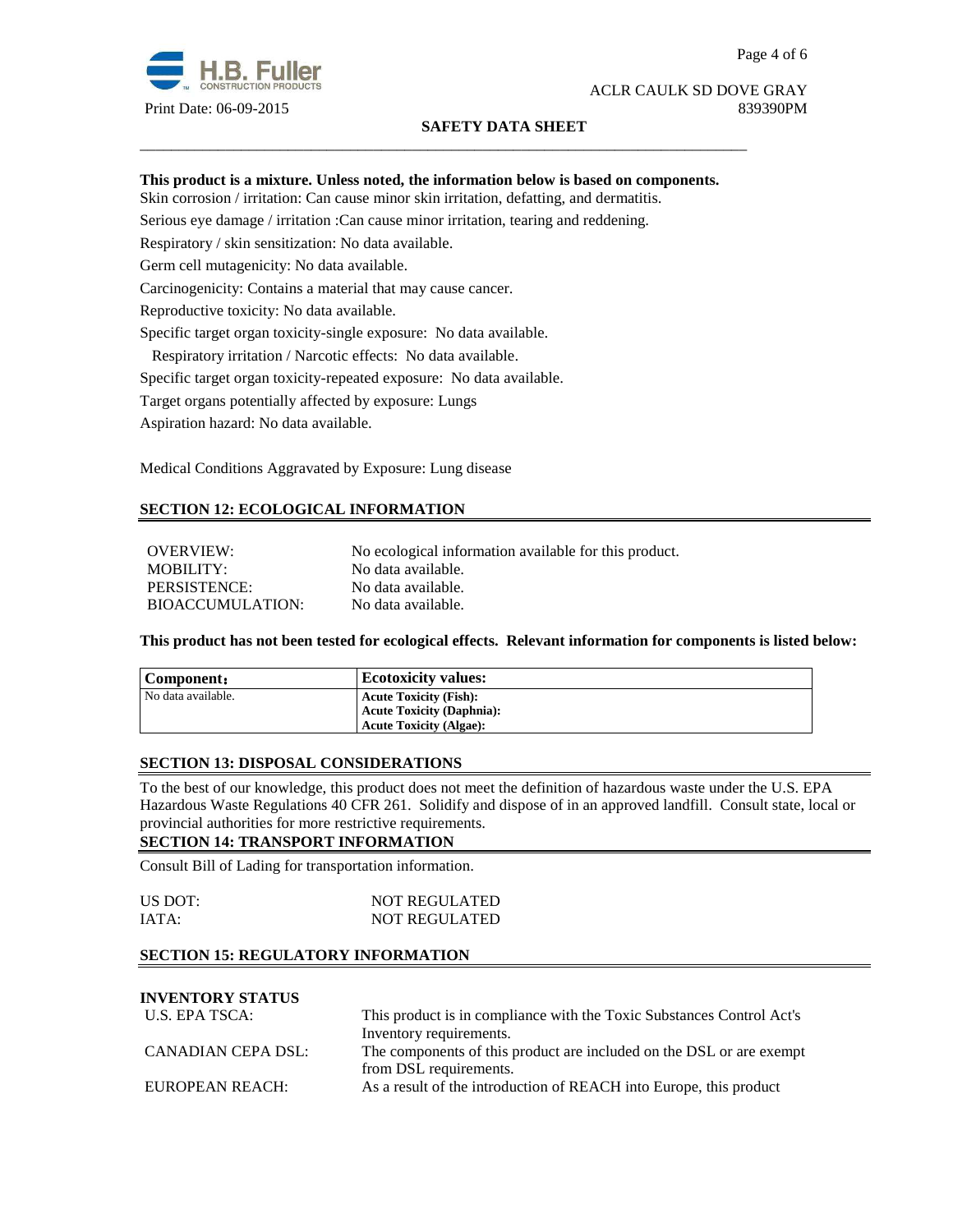

Page 5 of 6

#### ACLR CAULK SD DOVE GRAY Print Date: 06-09-2015 839390PM

#### **SAFETY DATA SHEET**

cannot be imported into Europe unless the REACH requirements are met.

AUSTRALIA AICS: This product is in compliance with the Australian Inventory of Chemical Substances requirements.

If you need more information about the inventory status of this product call 651-236-5858.

\_\_\_\_\_\_\_\_\_\_\_\_\_\_\_\_\_\_\_\_\_\_\_\_\_\_\_\_\_\_\_\_\_\_\_\_\_\_\_\_\_\_\_\_\_\_\_\_\_\_\_\_\_\_\_\_\_\_\_\_\_\_\_\_\_\_\_\_\_\_\_\_\_\_\_\_\_\_

This product may contain chemical substances that are regulated for export by various government agencies (such as the Environmental Protection Agency, the Bureau of Industry and Security, or the Drug Enforcement Administration, among others). Before exporting this product from the USA or Canada, we recommend you contact us at reg.request@hbfuller.com to request an export review.

#### FEDERAL REPORTING

EPA SARA Title III Section 313

Unless listed below, this product does not contain toxic chemical(s) subject to the reporting requirements of section 313 of Title III of the Superfund Amendments and Reauthorization Act of 1986 (SARA) and 40 CFR part 372. EPA has advised that when a percentage range is listed the midpoint may be used to fulfill reporting obligations. **Chemical Name**  $\qquad \qquad$   $\qquad \qquad$   $\qquad \qquad$   $\qquad \qquad$   $\qquad \qquad$   $\qquad \qquad$   $\qquad \qquad$   $\qquad \qquad$   $\qquad \qquad$   $\qquad \qquad$   $\qquad \qquad$   $\qquad \qquad$   $\qquad \qquad$   $\qquad \qquad$   $\qquad \qquad$   $\qquad \qquad$   $\qquad \qquad$   $\qquad \qquad$   $\qquad \qquad$   $\qquad \qquad$   $\qquad \qquad$   $\qquad \qquad$   $\qquad \qquad$ 

#### STATE REPORTING

Proposition 65, The Safe Drinking Water and Toxic Enforcement Act of 1986:

Unless listed below, this product does not contain known levels of any chemical known to the State of California to cause cancer or reproductive harm.

| <b>Chemical Name/List</b> |                       | CAS           | Percent        |
|---------------------------|-----------------------|---------------|----------------|
| Ouartz                    | (Carcinogen)          | 14808-60-7    | $10 - 30$      |
| Titanium dioxide          | (Carcinogen)          | 13463-67-7    | $0.01 - 0.1$   |
| Carbon black              | (Carcinogen)          | 1333-86-4     | $0.001 - 0.01$ |
| Ethyl acrylate            | (Carcinogen)          | 140-88-5      | $< 10$ ppm     |
| Methanol                  | (Developmental toxin) | $67 - 56 - 1$ | $< 10$ ppm     |

## **Substances of Very High Concern (SVHC) Content:**

Unless listed below, this product does not contain SVHC's. tert-Octylphenol, ethoxylated

## **SECTION 16: OTHER INFORMATION**

SDS VERSION DATE: 06-09-2015

This Safety Data Sheet is prepared to comply with the United States Occupational Safety and Health Administration (OSHA) Hazard Communication Standard (29 CFR 1910.1200) and the Canadian Workplace Hazardous Materials Information System (WHMIS).

HMIS RATING: HEALTH -- 0 FLAMMABILITY -- 0 REACTIVITY -- 0 See SECTION 8: EXPOSURE CONTROLS/PERSONAL PROTECTION for personal protective equipment recommendations.

Prepared by: The Global Regulatory Department Phone: 651-236-5842

The information and recommendations set forth herein are believed to be accurate. Because some of the information is derived from information provided to H.B. Fuller Construction Products, Inc. from its suppliers, and because H.B. Fuller Construction Products, Inc. has no control over the conditions of handling and use, H.B. Fuller Construction Products, Inc. makes no warranty, expressed or implied, regarding the accuracy of the data or the results to be